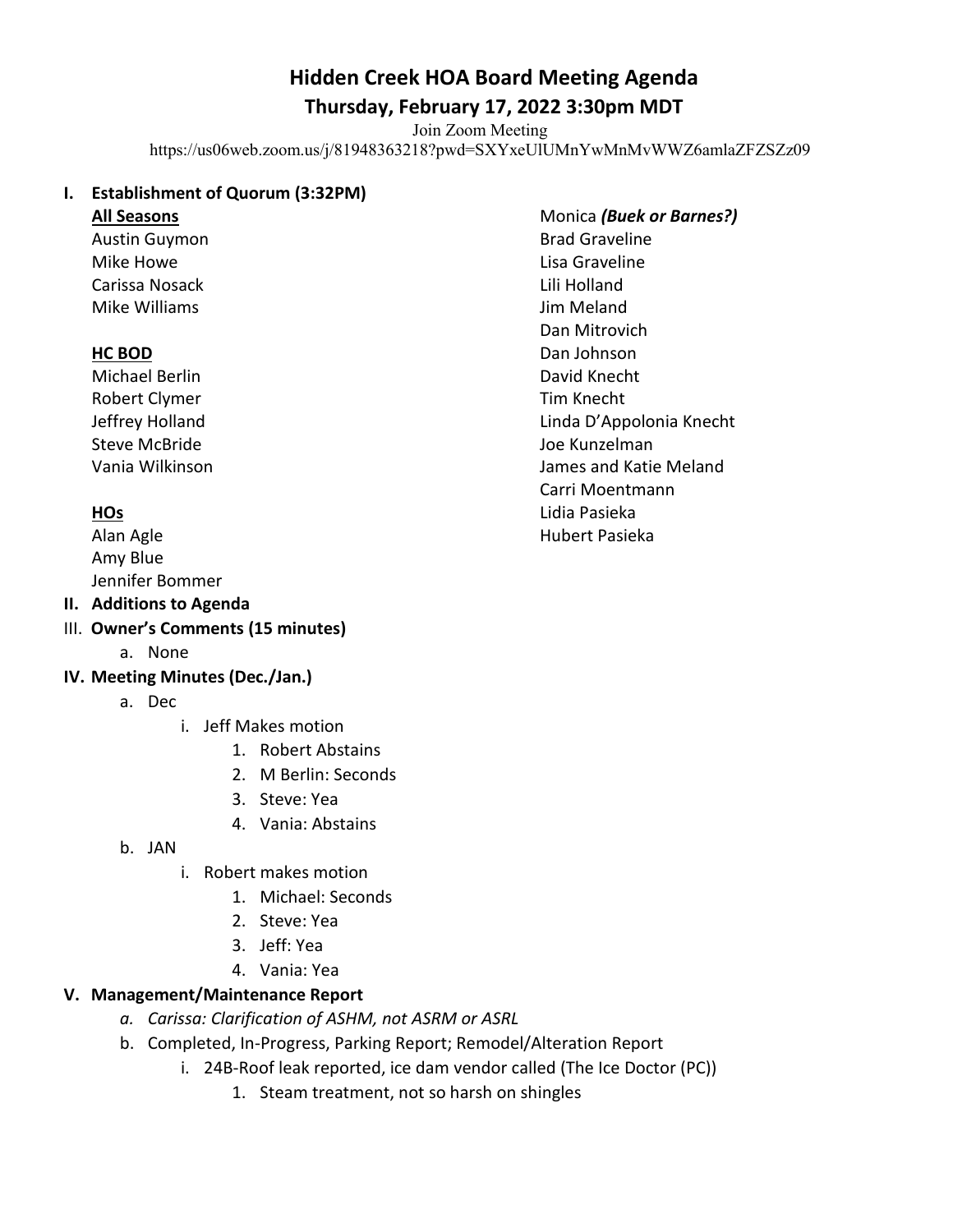- c. Clubhouse/Laundry Room Status
	- i. Heater stopped working—Hired Park City Mechanical and Plumbing
		- 1. Restored heater, restored and repaired burst water pipes
		- 2. Asked: Failure motive of heater?
		- 3. Answered: unknown but it is 30 years old
		- 4. Drywall problems/roof & ceiling as well
	- ii. Clearcut recommended shutting down laundry room to contact environmental specialist
		- 1. R&R Environmental checked for asbestos and lead paint--Negative
			- a. As long as rodent waste is encapsulated from the public areas, no reason to discontinue use
			- b. R&R recommended a HEPA filter, assuming we had a forced air furnace (HC does not)
	- iii. Robert Clymer: No current infestation, correct?
		- 1. Mike W: Correct, not for over a year
			- a. Lengthy process to clean up squirrel waste
			- b. Many issues with clubhouse—in attic, not the building itself
		- 2. Robert: Address attic squirrel waste before the roofing project
		- 3. Robert requests that Mike seek out bids for re-insulating the clubhouse roof
		- 4. NOTE: ASHM reviewed with Board the amount/threshold that requires BOD approval (none if under \$2,500; if over \$5,000, it requires Scope of Work to be approved by Board and 3 bids)
	- iv. Mtn. Regional Water—Leak in clubhouse (again)
		- 1. Men's toilet is failing
			- a. Valve so corroded, cannot be turned off
			- b. PC Mechanical and Plumbing—replaced toilet and valve (2.17.22)
	- v. Robert: Suggests survey of Clubhouse
		- 1. Mike W: Clubhouse needs a lot of love in general
			- i. Only the sauna area has been re-done (new heater, new thermostat)
			- b. Probably worthwhile for Board to do a walkthrough to gain perspective
		- 2. Robert: Opening ETA for Clubhouse?
		- 3. Mike W: obtained multiple bids from a homeowner who works in the industry
			- a. ~\$850 furnace
			- b. PC Mechanical recommended for install--~\$1,000 (30-yr old furnace)
			- c. Smart Thermostat \$60-\$100 (Amazon)
				- i. So someone can be warned when certain temp. is reached
		- 4. Drywall—bid from Patchmaster--\$1,460
			- a. ASHM will undertake painting
		- 5. No objections to ASHM executing on all above proposed work this ASAP
		- 6. Robert Clymer: What needs to be done to re-open the laundry
			- a. Drywall repaired and painted
			- b. Restoration will be done in stages to speed up re-opening date
- d. Sewage clog on common line—serves 26B & 26C
	- i. Line successfully jetted; 26C working with remediation company to take care of interior
	- ii. Cause: Too much toilet paper in system
	- iii. Vania: Request for who worked on what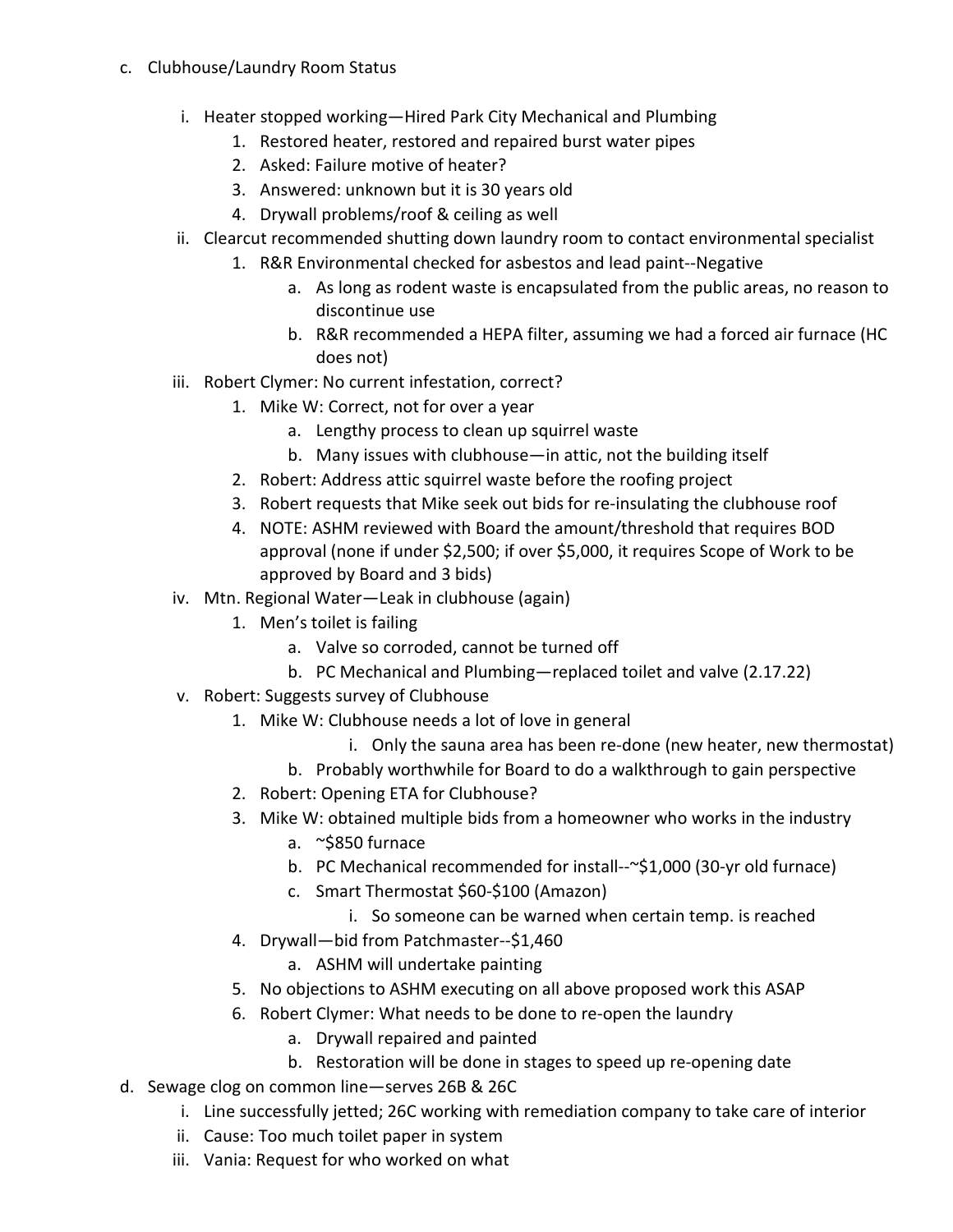- 1. Homeowner took action w/ Black Diamond Plumbing—unsuccessful (Sunday Evening)
- 2. Mike W suggested ARS Plumbing (Rescue Rooter) to homeowner—taken care of by midday Monday
- 3. Mike W instructed HO to forward the bill from Black Diamond upon reception
- e. Altitude budgeted \$6,015/month
	- i. 3-year renewal \$6,185/month (5% increase/year)
	- ii. 1-year renewal \$6,500/month
	- iii. Steve McBride: Implement RFP process—Due diligence for HOA
		- 1. Clause for refund for reduced work?
		- 2. Mike W: not aware of one
		- 3. Aim to be in favor of the HOA, not the contractor
- f. Seal coat/paint (Hot Asphalt)
	- i. Georgetown—highly recommended (\$23,790)
		- 1. In the budget? —yes
- g. Main water valve line replacement (Georgetown)
	- i. Main water line valves—3 replaced, 2 in emergency cases (last year)
	- ii. Take care of the 2 known failing ones
		- 1. Prelim bid--\$8,500 per area (Daley Excavation)
	- iii. 2 in Georgetown (time sensitive—should be done this year), 2 in Townhome area
		- 1. Create scope of work, seek BOD approval, scope goes to 3 vendors (one being Daley Excavators), solicit two more, BOD makes final selection
			- a. Robert: Must prioritize this
		- 2. Robert: Suggests to resolve the more potentially expensive issues first
- h. Pond excavation review for BOD– no action needed
- i. Parking patrol—twice/day
	- i. Lots of invalid passes
	- ii. Stickers are for no-pass situations
	- iii. Overall good performance on community's side
	- iv. After-hours patrol—not something that ASHM can do, PC tow is a possible option
- j. Remodel/Alteration Packet
	- i. 9A1—Inspected, passed
	- ii. 27C—County inspection received, pass
	- iii. 23B—Brand new, interior, cosmetic only remodel, admin. Approved, not out to HO yet, approval form included in packet
	- iv. 33D—Brand new, interior, cosmetic only remodel, admin. Approved, not out to HO yet, approval form included in packet
	- v. 12A2—refund issued
	- vi. 1B—awaiting county inspection
	- vii. No other current applications submitted

## VI. **Finance Report (Year-end)**

- a. End of year (Dec 2021 Financials)
	- i. Excess of revenues (net income/profit) \$27,523 better than budget
	- ii. YTD finished \$29,056 better than budget
	- iii. Dec: Revenues: \$86,574—better than budget by \$8,858—reinvestment fees
	- iv. Expenses total \$73,009 better than budget by \$18,665 or 20.36%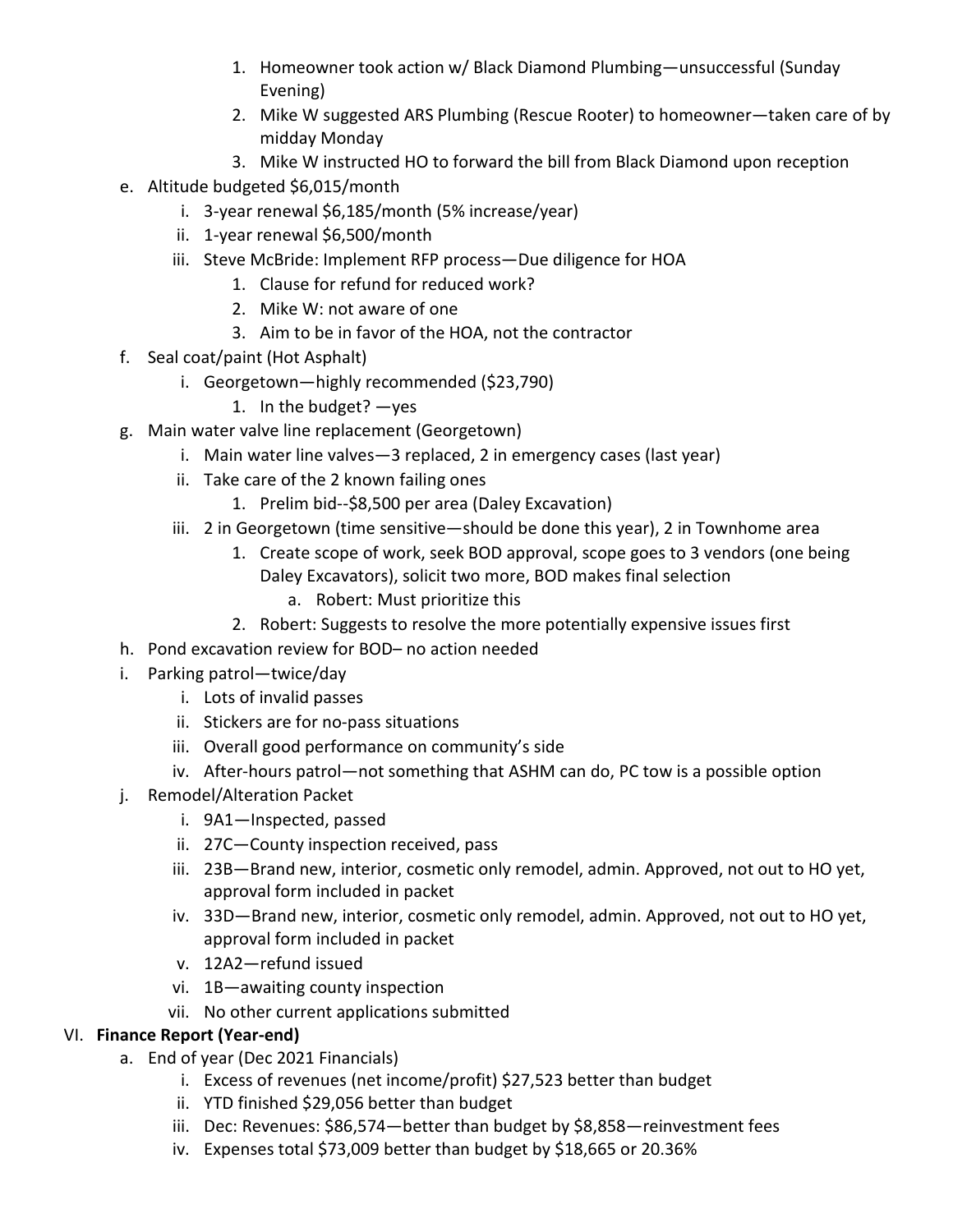- 1. G&A: better than budget by  $\sim$ \$1k
- 2. R&M: better than budget by ~\$11.5k
	- a. Excess snow removal and maintenance labor savings
- 3. Supplies: worse than budget by ~\$2.5k
- 4. Utilities: better than budget by ~\$8.3k
- v. Cash & cash equivalent: \$1,132,089
	- 1. Capital reserve: ~1,018,763
	- 2. Operating \$113,326
	- 3. NOTE: Includes Special Assessment balance assessed Jan 2021
- vi. Current year reserve contribution: \$244,646
	- 1. Reserve contributions come from monthly dues
- vii. Reserve expenses: \$670,178
	- 1. Asphalt—major rehab
	- 2. Retaining wall
	- 3. Landscaping stone signs
	- 4. J2 Consulting
	- 5. Roof
- viii. Special Assessment \$1,000,000
- ix. Excess of Revenues over Expenses (Net Income) \$29,054
	- 1. UT Code Title 57 Ch. 8, Section 43-9(h) \$10k insurance
	- 2. IRS Ruling 70-604
		- a. Record \$10,000 insurance—apply to Dec 2021 (reduce excess of revenues by \$10k)
			- i. Sits on balance sheet until it is needed for insurance purposes (deductible)
			- ii. All in favor
		- b. Jeff Holland: Role to reserves
			- i. Garrick informed that capital can be moved to operating
		- c. Robert makes motion
		- d. Jeff: Seconds
		- e. Vania: Yea
		- f. Robert: How much does reserve grow each year (not expense)? Income portion each year?
			- i. Depending on reserve studies, whether the reserve is being adequately funded, 3% or a higher number
- x. Estimated 2021 Ending Reserve Balance: ~\$1,012,533
- xi. Mike Howe: Once the Special assessment is passed, the funds are then added to Capital Reserve fund—not broken out
- b. Robert: Condotel status update for Hidden Creek
	- i. 4 new questions in questionnaire
	- ii. Hard to detect except during refinancing or selling
		- 1. Robert: suggests a write-up to explain the situation and inform the affected party
	- iii. One loan officer/underwriter said that HC has been lumped into Condotel category
		- 1. Nightly rentals are the primary catalyst
		- 2. Alan Agle: Corrected that it has been confirmed that HC is a condotel
		- 3. Steve: Reach out to Miller Harrison about the matter to further discuss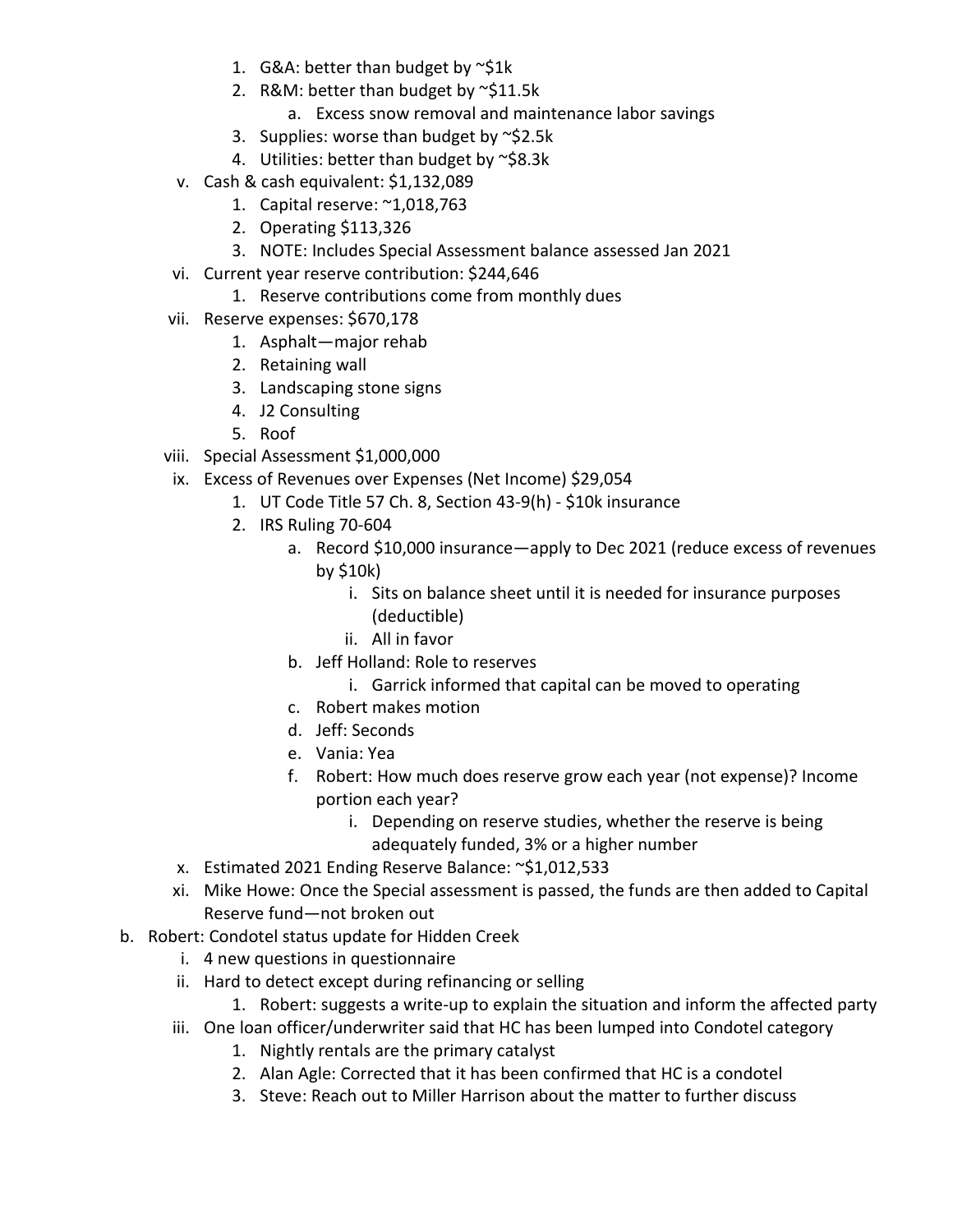#### **VII. Governance**

- 1. Ratify Closed Meeting of January 25<sup>th</sup> Actions (Private HO issues and exigent situations)
	- a. Guy Rawson resignation
		- i. Board unanimously agreed to appoint Vania to her position
	- b. Appointment of Vania Wilkinson to BOD
	- c. Fine mediation process
		- i. Robert makes motion
			- 1. Steve: seconds
			- 2. Michael: Yea
			- 3. Jeff: Yea
			- 4. Vania: Yea
- 2. Ratify Closed Meeting of February 3<sup>rd</sup> Action (Contractor selection & exigent situations)
	- a. Selection of CMC as Roofing Committee consultant
		- i. Robert makes motion
			- 1. Steve: seconds
			- 2. Michael: Yea
			- 3. Jeff: Yea
			- 4. Vania: Yea
- 3. Ratify Email Actions
	- a. Jeff Holland: Motion made to approve the insurance renewal with the payment in full option— \$44,245 in order to save \$3,604 on the premium
		- i. All agreed
		- ii. Email Responses
			- 1. Vania: Seconds
			- 2. Robert: Aye
			- 3. Steve: Aye
			- 4. Michael: Aye
- 4. Land Rights Report Bob
	- a. Summit County Parcel Viewer- [https://summitcounty.maps.arcgis.com/apps/webappviewer/index.html?id=85c6c55514ae4d4f](https://summitcounty.maps.arcgis.com/apps/webappviewer/index.html?id=85c6c55514ae4d4f9218202e364fec73) [9218202e364fec73](https://summitcounty.maps.arcgis.com/apps/webappviewer/index.html?id=85c6c55514ae4d4f9218202e364fec73)
	- b. Adverse Possession Statute-- [https://le.utah.gov/xcode/Title78B/Chapter2/78B-2-](https://le.utah.gov/xcode/Title78B/Chapter2/78B-2-S214.html?v=C78B-2-S214_1800010118000101) [S214.html?v=C78B-2-S214\\_1800010118000101](https://le.utah.gov/xcode/Title78B/Chapter2/78B-2-S214.html?v=C78B-2-S214_1800010118000101)
	- c. \$5k allocated to Miller Harrison for land issues
	- d. Point A: Panhandle into golf hole 12 (separates tee box from rest of hole), owned by HC, but used by golf club
	- e. Point D: part of parking lot, cedar road owned by canyons golf club
	- f. Point B: Owned by HC, golf cart road
	- g. See PDF for further details pertaining to land parcels
	- h. Adverse Possession
		- i. People using land that doesn't actually belong to them for a long enough time
		- ii. Adverse possession may not be established unless it is shown that the land has been occupied and claimed continuously for seven years, and that the party and the party's predecessors and the grantors have paid all taxes which have been levied and assessed upon the land according to the law
			- 1. Panhandle is not in danger of the law
		- iii. Roofing project takes precedence over this subject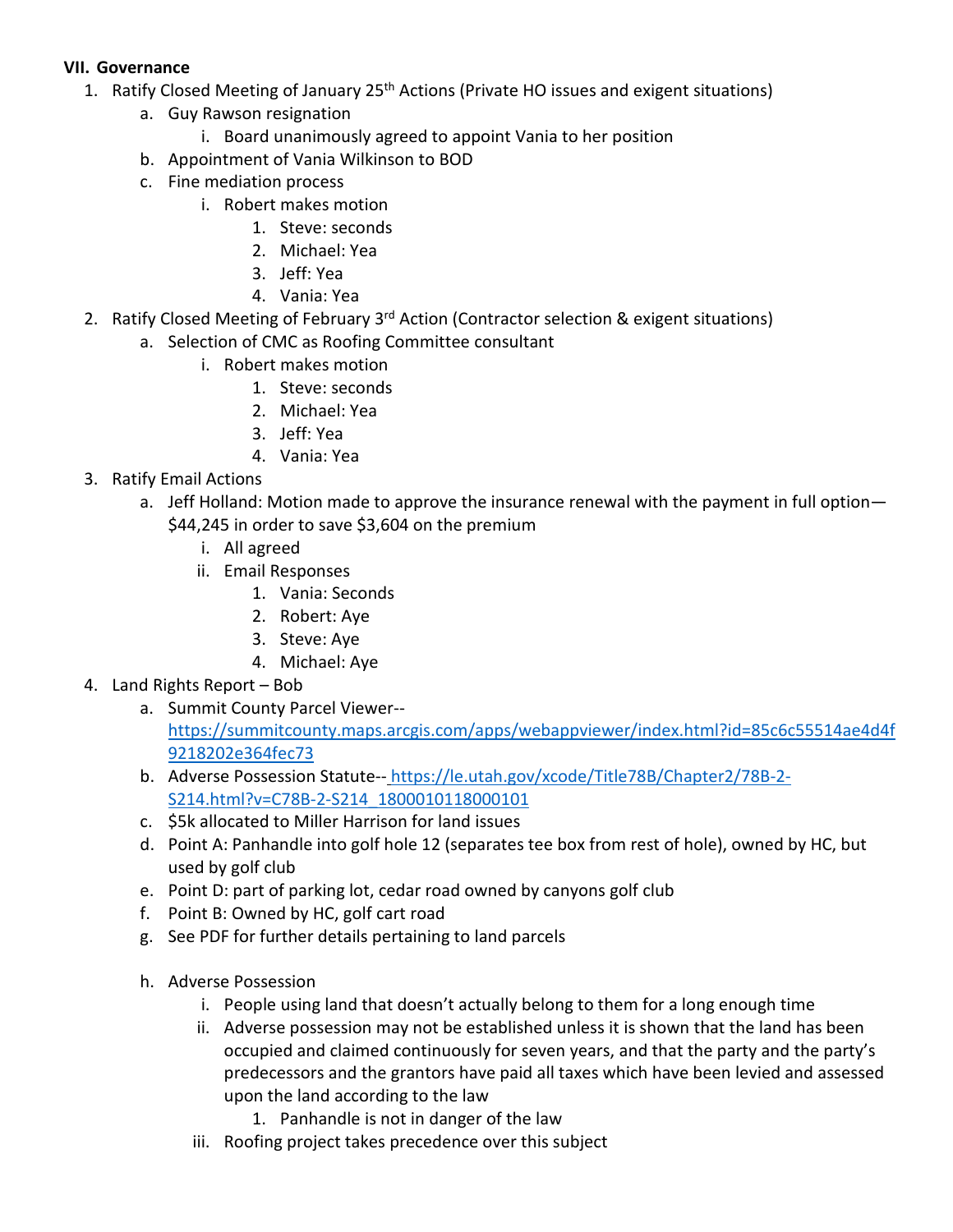- 5. Committee Reports
	- a. Roofing Committee Steve
		- i. Town Hall (2.17.22), presentation saved to Buildium portal
		- ii. Assisting BOD, including outreach to additional contractors to receive alternate bids
	- b. ARC Committee Michael
		- i. Carissa: ASHM met with Michael Berlin to give recap and overview of application examples, approval forms, etc.
		- ii. Vania is now co-liaison
		- iii. Mar 1 is first meeting
	- c. Landscape and Maintenance—Steve
		- i. Currently endeavoring on inventory of HC equipment
		- ii. Cost saving efforts—evaluating vendor expenditures 2021-2022
			- 1. Once report is reviewed by BOD, items of inventory/evaluation can be shared to community
		- iii. Take lead on review of Altitude contract and possible RFP process (now that 3 years have gone by)
	- d. Finance Committee—Jeff
		- 1. Waiting upon roofing decisions—Loans, rates, cash
	- e. Rewrite Committee—Pending Roofing Project Progress—Bob
		- i. Hold off until roofing is completed
		- ii. Position Statement: "Jeff Holland hereby makes a motion to affirm the position that Hidden Creek's roofing system is systematically flawed as described by J2 in their written engineering reports during the last two years. This board and the previous board have this information. This is considered a maintenance issue of the HOA. The systemic roofing issue needs to be remedied as soon as reasonably possible for all HOA buildings. It is the responsibility of each board member to act as a Fiduciary and not abdicate its responsibility to the community at large through a community vote.
		- iii. Additional Statement: "I consider myself as a professional risk manager. I would like to protect our community members , our investment in this property and remove any negative risk from this community such as safety, health, and structural issues due to the systemic roofing issues as documented by J2 and our HOs - I think it is also important that I as a board member make it publicly clear that I think this a maintenance issue and not a capital improvement ( like vs like is the definition of maintenance) - and for future potential litigation and personal risk management, I would like to state my position and have each board member have the opportunity to join me with this motion - we need to make sure that hidden creek remains a safe and viable community for all present and future HOs- and by the way fixing all of the roofs will make our homes more valuable monetarily and a better place to spend time."
			- 1. Primary Takeaway: Roofing Project is viewed as a maintenance issue, not a capital improvement
			- 2. Jeff seeks second
			- 3. Steve: Responsibility should not be abdicated to the community, it is the board's responsibility; any deferred maintenance issues are in the board's responsibility to address
			- 4. Capital Improvements are governed by bylaws
			- 5. J2's systematic structural problems reports didn't uncover the entire issue until Building 27's roof was removed—insufficient understanding of the problem
			- 6. Jeff: Like vs. Like is considered maintenance, not capital
			- 7. Steve: Not sure if 100% of roofs are all maintenance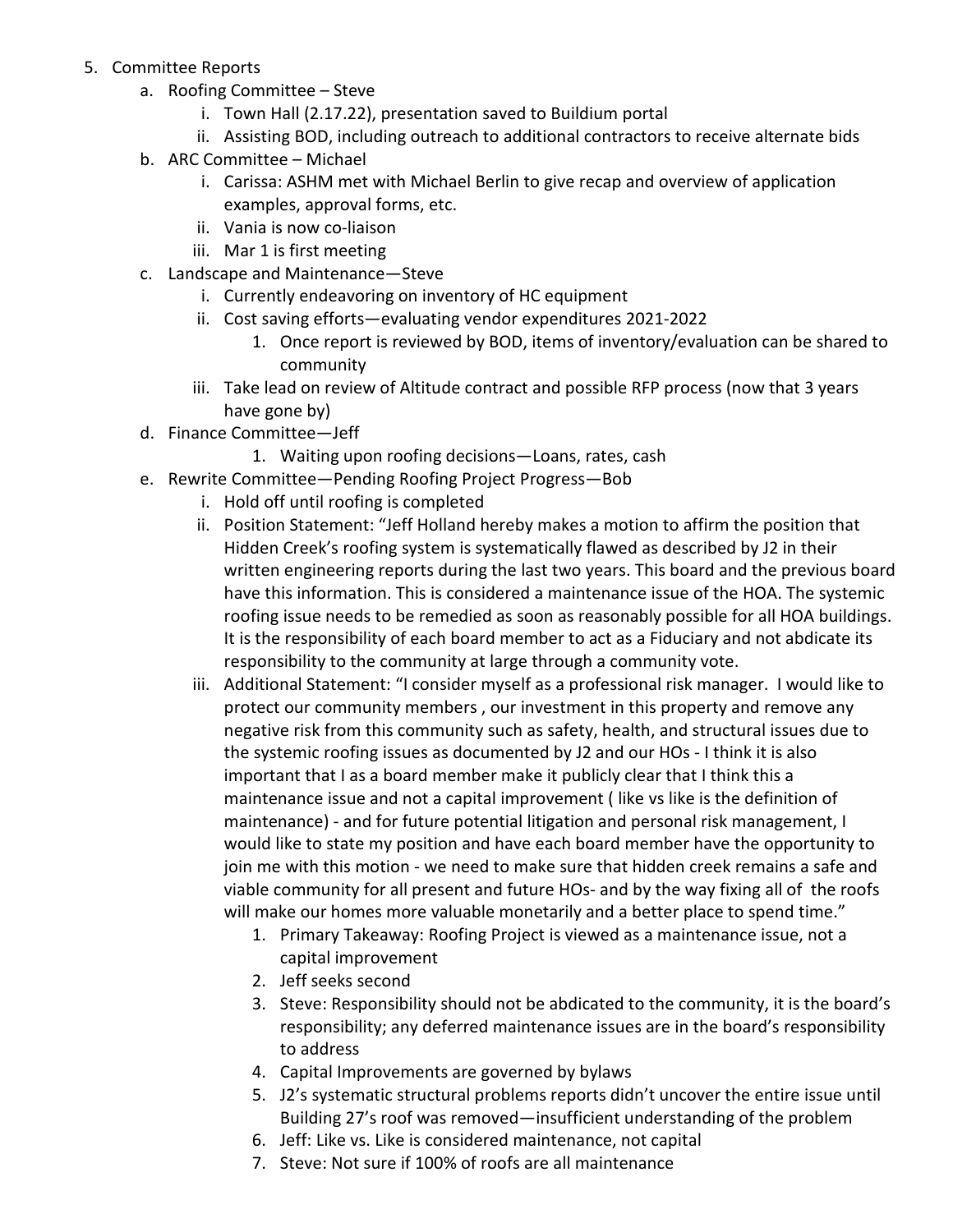- 8. Jeff goes on record: Go on record, Roofing is a maintenance issue, it is systemically flawed, and needs correction
- 9. Steve refers to Building 4: relatively new roof, no signs of needing repairs/replacement. Therefore, it is unnecessary
- 10. Michael agrees with Steve: Address all deferred maintenance; number of unknowns, must follow bylaws.
- 11. If J2 and other consultants determine that particular roofs are safe, we should not spend the money to replace them
- 12. Vania: Building 27 issues—HO modification-related
	- a. Does not mean maintenance is unnecessary

## 13. **Motion fails, no second**

- 6. Roofing Project Status Review
	- a. 2 vendors found
	- b. Board met with J2, Ashco, committee members
	- c. Some preliminary numbers have been deemed incorrect
	- d. Big difference between ClearCut and the other vendors
	- e. Board and J2 are proceeding through qualification process
	- f. Board has had full transparency with J2 and ClearCut

## VIII. **Closing Owner's Comments (ending no later than 5:00 PM)**

- a. Lisa: Future Advice
	- i. Jan 27 email AS, fine mediation process
		- 1. Voted in closed meeting (against bylaws)
		- 2. Need to ratify vote in today's meeting
		- 3. No governance w/o ratification
			- a. Must follow process
- b. Carri
	- i. Fine remediation?
- c. Justified as an emergency, it is okay for BOD to act
- d. Carri
	- i. Thank board member for volunteering time—enormous commitment
	- ii. Appreciate effort to keep everybody informed (Town Hall)
	- iii. Factual items in Town Hall meeting agenda—factually incorrect
		- 1. Adjust, then repost
	- iv. No institutional knowledge, new committee members, no subcommittee exp.
		- 1. BOD must know---no resentment or ill will related to election (speaking for Lisa as well)
		- 2. Invitation to reach out
	- v. Institutional knowledge
		- 1. Snow removal contract
			- a. Such a contract was made because of significant snowfall in past years
			- b. Additional pushes—go to bottom of list
		- 2. Hard to keep relationships w/vendors
		- 3. Use ASHM
- e. Robert invited Carissa to leave meeting because of time (5:00pm reached)
- f. Michael stated no response from Carri came
- g. Carri: No outreach, thus far
	- i. Steve: Untrue—emails sent to Carri, Michael Bradley
		- 1. TCFC, landing, etc.
			- a. TCFC provided email correspondence, spreadsheets, docs, etc.